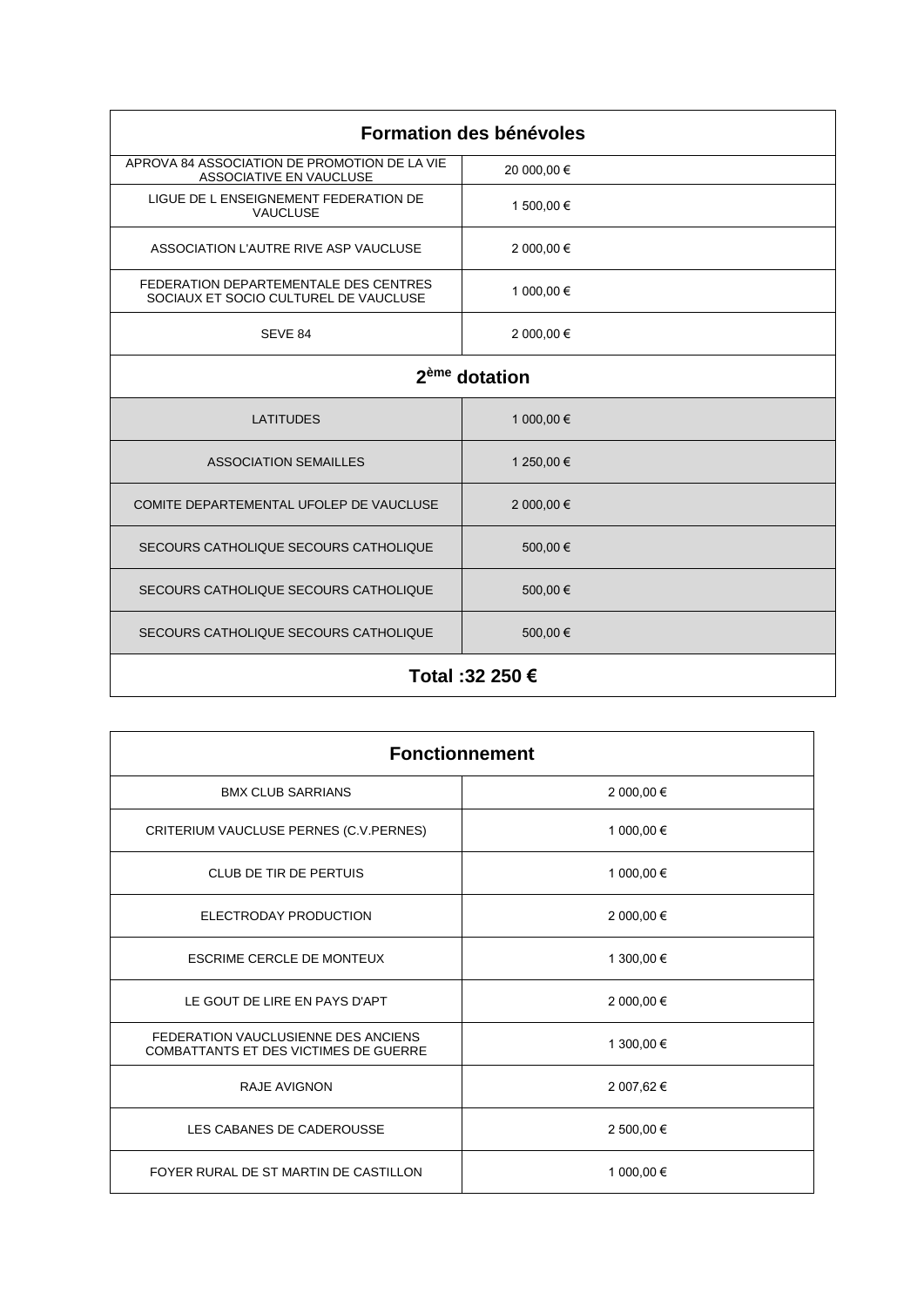| APROVA 84 ASSOCIATION DE PROMOTION DE LA VIE<br>ASSOCIATIVE EN VAUCLUSE        | 20 000,00 € |
|--------------------------------------------------------------------------------|-------------|
| ASSOCIATION LE THEATRE DU ROND POINT                                           | 4 000,00 €  |
| COMITE DEPARTEMENTAL DE RUGBY DE VAUCLUSE                                      | 1 000,00 €  |
| COMITÉ DÉPARTEMENTAL DE VAUCLUSE DE BASKET-<br><b>BALL</b>                     | 3 000,00 €  |
| SCOUTS ET GUIDES D'AVIGNON                                                     | 1 500,00 €  |
| EN CORPS EN L'AIR                                                              | 1 300,00 €  |
| ASSOCIATION RUGBY CLUB PERTUISIEN                                              | 2 000,00 €  |
| ASSOCIATION DÉPARTEMENTALE D'ESCRIME DU<br>VAUCLUSE (A.D.E.V.)                 | 1 300,00 €  |
| ASSOCIATION SPORTIVE ASPTT CARPENTRAS                                          | 2 000,00 €  |
| VOLANT DES 7 RIVIÈRES                                                          | 1 000,00 €  |
| PIOLENC GYM TONIC ET VOLONTAIRE                                                | 800,00€     |
| ASSOCIATION SPORTING CLUB COURTHEZONNAIS                                       | 3 000,00 €  |
| ART ET VIE DE LA RUE                                                           | 3 000,00 €  |
| AMICALE BOULE DU MISTRAL                                                       | 1 000,00 €  |
| PROVENCE JUDO                                                                  | 1 500,00 €  |
| ASSOCIATION LA DETENTE VERTICALE VEDENAISE                                     | 1 300,00 €  |
| LIGUE DE L ENSEIGNEMENT FEDERATION DE<br><b>VAUCLUSE</b>                       | 3 000,00 €  |
| HAND BALL CARPENTRAS                                                           | 1 700,00 €  |
| LA PRÉVENTION ROUTIERE association Prévention<br>Routière - Comité de Vaucluse | 1 000,00 €  |
| JEUNES CANOE KAYAK AVIGNONNAIS                                                 | 1 300,00 €  |
| ECOLE DES PARENTS ET DES EDUCATEURS DE<br>VAUCLUSE                             | 1 000,00 €  |
| association POUR LE SITE DE THOUZON                                            | 1 000,00 €  |
| AVIGNON SPORT BARBIËRE BASKET                                                  | 2 000,00 €  |
| RENCONTRES MEDITERRANEENNES ALBERT CAMUS                                       | 1 000,00 €  |
| RTVFM (RADIO TERRITOIRE VENTOUX)                                               | 1 000,00 €  |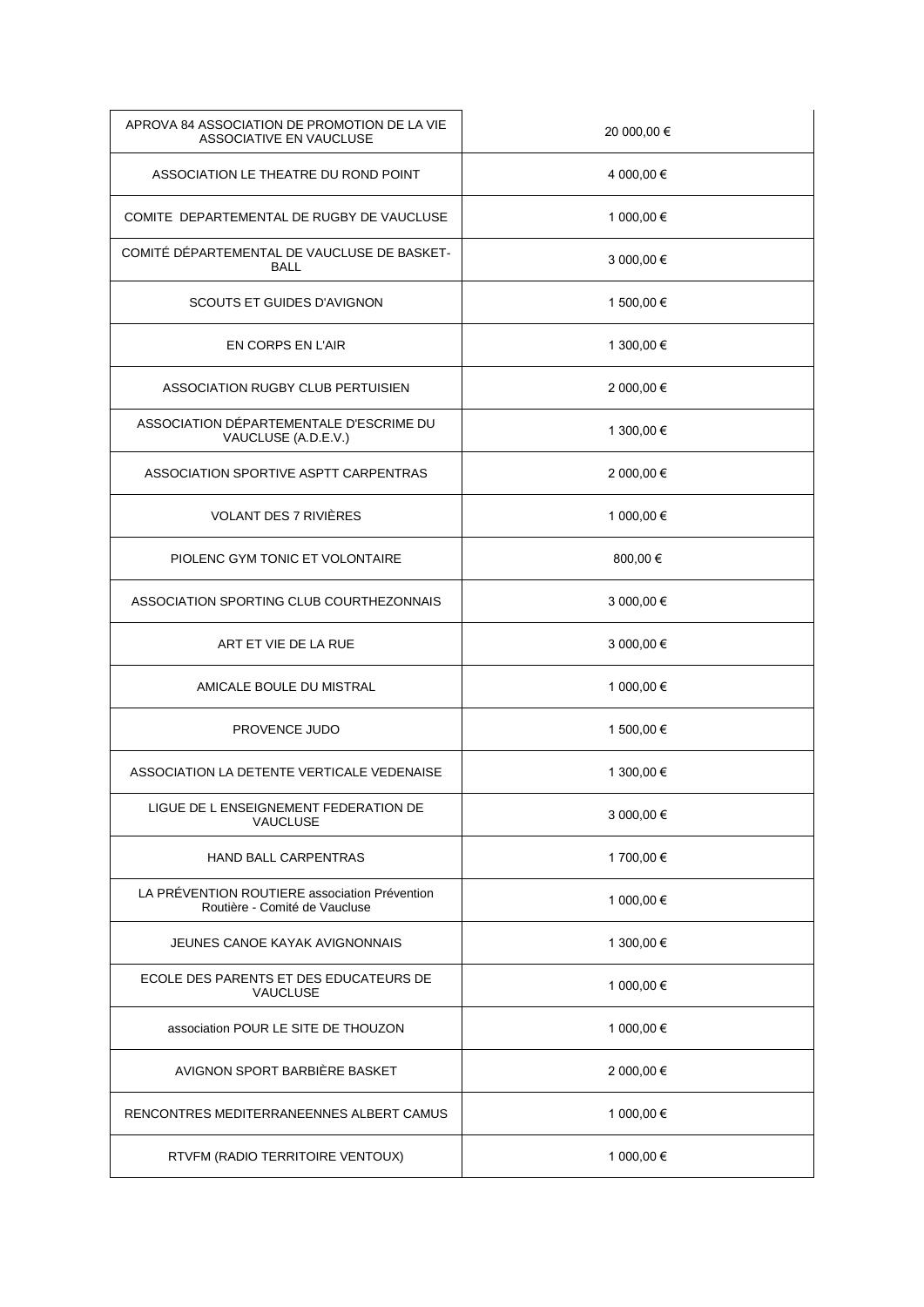| BOP BADMINTON OLYMPIQUE DE PERNES                                              | 1 500,00 € |
|--------------------------------------------------------------------------------|------------|
| COMITE DEPARTEMENTAL DE VAUCLUSE DE TENNIS<br><b>DE TABLE</b>                  | 1 000,00 € |
| LE CINEMA S EXPOSE 84                                                          | 1 500,00 € |
| <b>ISOFACULTÉ</b>                                                              | 1 700,00 € |
| PLANÈTE TERROIRS                                                               | 1 000,00 € |
| <b>TENNIS-CLUB JONQUIEROIS</b>                                                 | 1 000,00 € |
| FESTIVAL DES CINEMAS D'AFRIQUE DU PAYS D'APT<br>(FCAPA)                        | 2 000,00 € |
| UNE IDEE DANS L'AIR                                                            | 1 300,00 € |
| <b>HAND BALL CLUB MONTEUX</b>                                                  | 1 200,00 € |
| COMITE DEPARTEMENTAL DU SPORT ADAPTE DE<br><b>VAUCLUSE</b>                     | 1 500,00 € |
| <b>TENNIS PARC SALTESIEN</b>                                                   | 1 000,00 € |
| ASSOCIATION SPORTIVE DU COLLEGE VOLTAIRE                                       | 800,00€    |
| LE SOUVENIR FRANCAIS SOUVENIR FRANCAIS<br>DELEGATION GENERALE DE VAUCLUSE      | 1 000,00 € |
| <b>ACTI'GYM CAVAILLON</b>                                                      | 3 000,00 € |
| MOUVEMENT EUROPEEN FRANCE-VAUCLUSE                                             | 1 300,00 € |
| AERO-CLUB DU COMTAT VENAISSIN                                                  | 2 000,00 € |
| TENNIS CLUB SARRIANNAIS                                                        | 1 243,00 € |
| FEDERATION DEPARTEMENTALE DES CENTRES<br>SOCIAUX ET SOCIO CULTUREL DE VAUCLUSE | 2 500,00 € |
| ASSOCIATION HAND BALL CLUB VALREAS                                             | 1 700,00 € |
| LE SOUVENIR FRANCAIS Comité du canton d'Apt                                    | 800,00€    |
| <b>TENNIS PARK AVIGNON</b>                                                     | 1 700,00 € |
| FFESSM/VAUCLUSE CODEP 84                                                       | 1 000,00 € |
| LA FOULEE DES GARDIS                                                           | 1 000,00 € |
| <b>BOLLENE HANDBALL CLUB</b>                                                   | 2 000,00 € |
| MAZAN VENTOUX COMTAT HANDBALL                                                  | 3 000,00 € |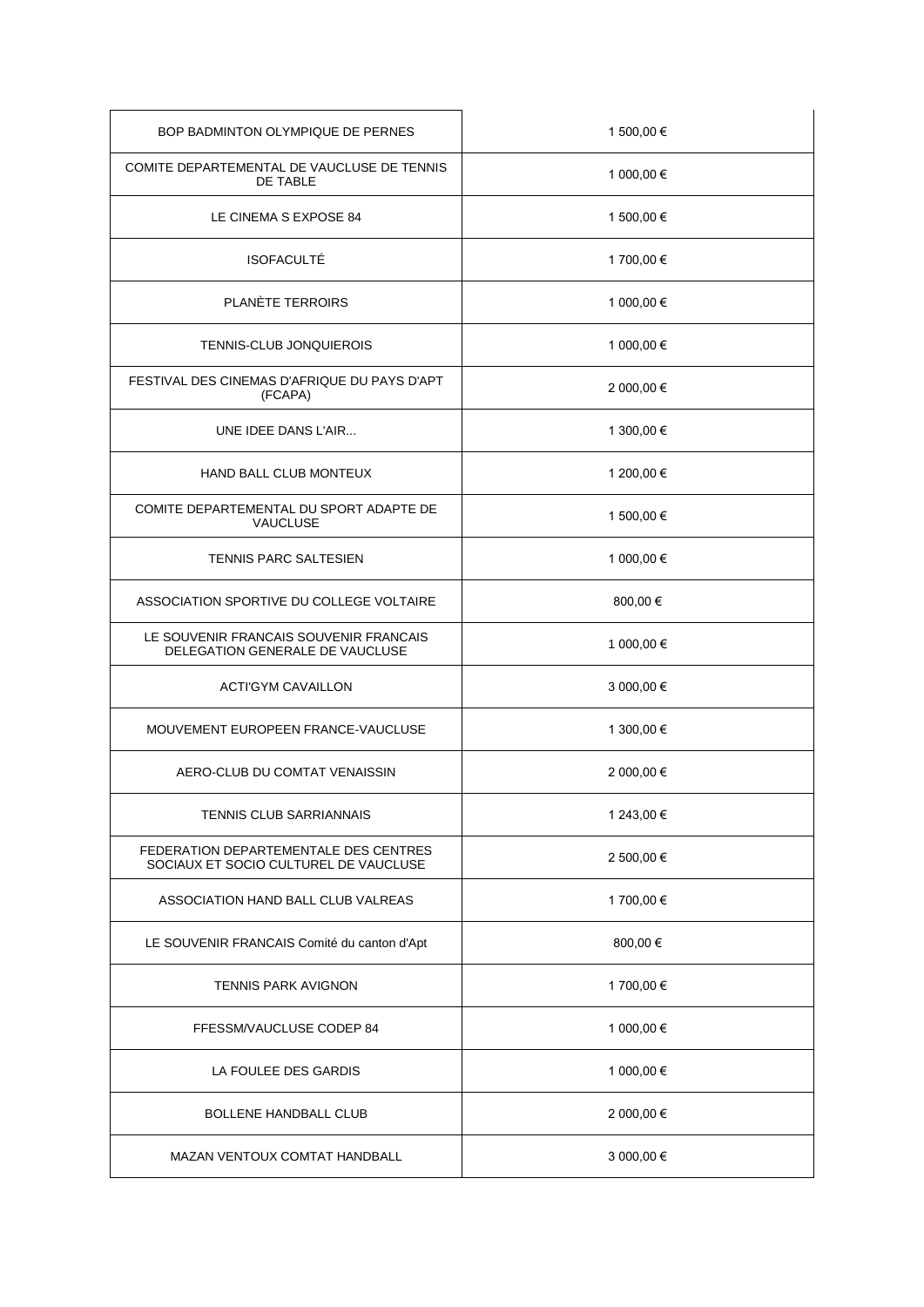| <b>ECHECS LOISIRS ORANGEOIS</b>                                                                                                                                                                                 | 1 300,00 € |
|-----------------------------------------------------------------------------------------------------------------------------------------------------------------------------------------------------------------|------------|
| COMITE DEPARTEMENTAL D'EDUCATION PHYSIQUE<br>ET DE GYMNASTIQUE VOLONTAIRE DE VAUCLUSE<br>CODEP EPGV DE VAUCLUSE                                                                                                 | 1 500,00 € |
| CADENET TAMBOUR BATTANT                                                                                                                                                                                         | 1 000,00 € |
| OLYMPIC - CLUB SORGUAIS                                                                                                                                                                                         | 2 000,00 € |
| AVENTURE ET DECOUVERTE DU MONDE                                                                                                                                                                                 | 1 300,00 € |
| ASSOCIATION TENNIS CLUB DE PIOLENC                                                                                                                                                                              | 1 000,00 € |
| <b>BMX-VTT CARPENTRAS</b>                                                                                                                                                                                       | 1 500,00 € |
| UNION SPORTIVE DE NATATION VEDENAISE                                                                                                                                                                            | 1 000,00 € |
| <b>CENT POUR UN VAUCLUSE</b>                                                                                                                                                                                    | 1 000,00 € |
| ASSOCIATION VEDENAISE POUR L ACCUEIL ET LES<br>LOISIRS DES ENFANTS ET DES JEUNES A.V.A.L.                                                                                                                       | 3 000,00 € |
| COMITE DEPARTEMENTAL DE VAUCLUSE DE VOLLEY-<br><b>BALL</b>                                                                                                                                                      | 1 000,00 € |
| LES JEUNES POUSSES                                                                                                                                                                                              | 1700,00€   |
| ASSOCIATION BOXELAND CLUB ISLOIS RUGBY XV                                                                                                                                                                       | 1 000,00 € |
| <b>CINEVAL</b>                                                                                                                                                                                                  | 3 000,00 € |
| COMITE DEPARTEMENTAL DE VAUCLUSE DES<br>MEDAILLES DE LA JEUNESSE DES SPORTS ET DE<br>L'ENGAGEMENT ASSOCIATIF                                                                                                    | 1 300,00 € |
| <b>CLUB CYCLO TOURISTIQUE APTESIEN</b>                                                                                                                                                                          | 1 000,00 € |
| ARC EN SOL                                                                                                                                                                                                      | 1 000,00 € |
| ASSOCIATION FORCE CADRES                                                                                                                                                                                        | 1 700,00 € |
| <b>TREVIE</b>                                                                                                                                                                                                   | 1 000,00 € |
| SEVE 84                                                                                                                                                                                                         | 1 700,00 € |
| CAVAILLON TENNIS DE TABLE                                                                                                                                                                                       | 1 300,00 € |
| SEVE 84                                                                                                                                                                                                         | 1 700,00 € |
| <b>COMME UNE MAISON</b>                                                                                                                                                                                         | 1 300,00 € |
| ASSOCIATION DÉPARTEMENTALE D'ENTRAIDE DES<br>PUPILLES ET ANCIENS PUPILLES DE L'ÉTAT ET DES<br>PERSONNES ADMISES OU AYANT ÉTÉ ADMISES À<br>L'AIDE SOCIALE À L'ENFANCE DU DÉPARTEMENT DE<br>VAUCLUSE (ADEPAPE 84) | 1 000,00 € |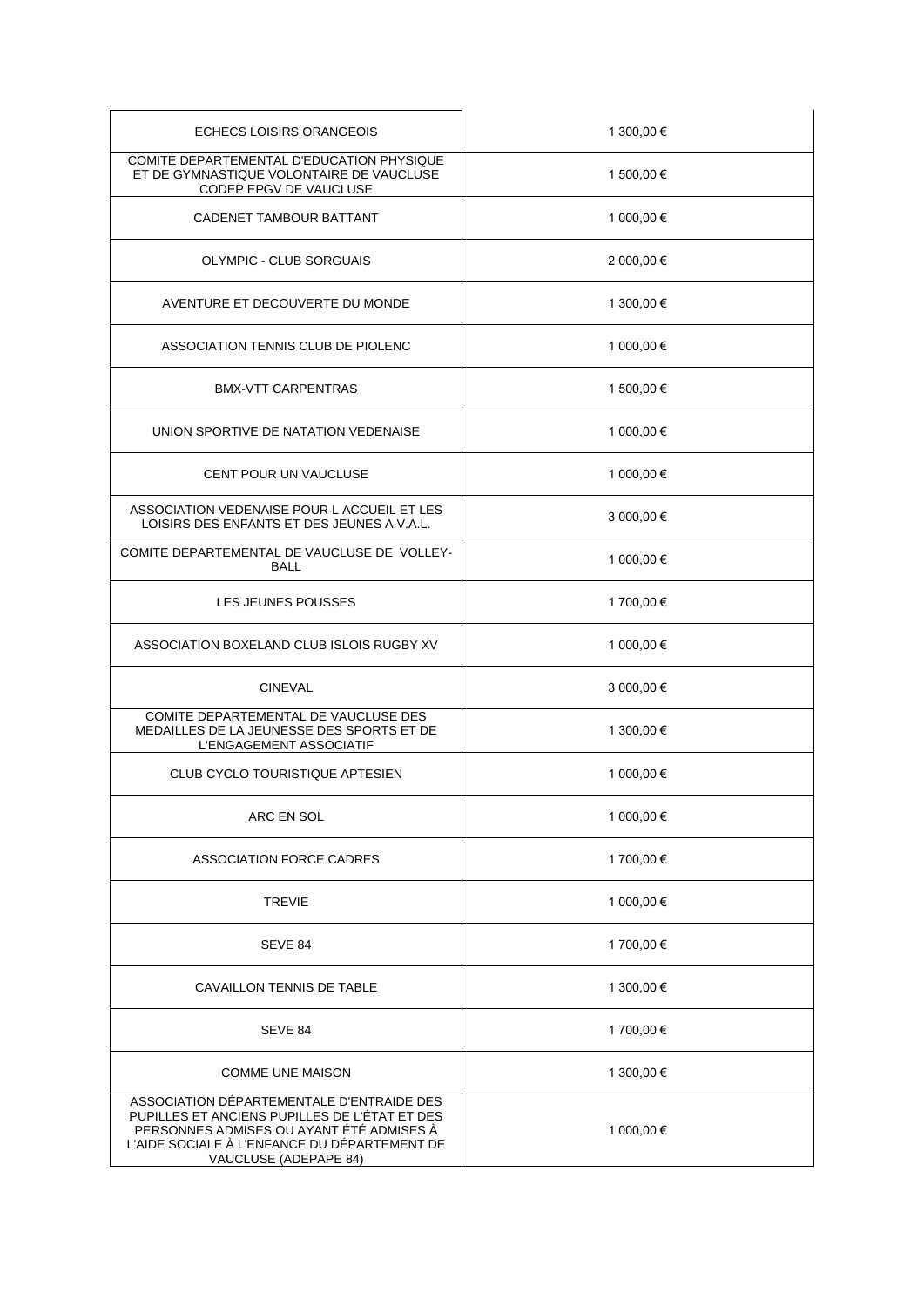| ASSOCIATION VOLUBILIS RESEAU EUROPEEN POUR<br>L'ENVIRONNEMENT ET LES PAYSAGES                                | 3 000,00 € |
|--------------------------------------------------------------------------------------------------------------|------------|
| LABELVERS                                                                                                    | 1 300,00 € |
| <b>LATITUDES</b>                                                                                             | 1 500,00 € |
| COMITE DEPARTEMENTAL DE VAUCLUSE DE LA<br>FEDERATION FRANCAISE DE RANDONNEE PEDESTRE                         | 2 000,00 € |
| LE PHARE A LUCIOLES                                                                                          | 3 000,00 € |
| "ARCAD" FOYER RURAL D'ÉDUCATION POPULAIRE DE<br>CADEROUSSE                                                   | 3 000,00 € |
| SPORTING MOTOBALL DE BOLLENE "SMBB"                                                                          | 1 800,00 € |
| MOTO CLUB CARPENTRAS COMTAT VENAISSIN                                                                        | 1 000,00 € |
| AMICALE LAIQUE DE SERIGNAN                                                                                   | 1 000,00 € |
| MAISON DES JEUNES ET DE LA CULTURE D'APT ET<br><b>SES ENVIRONS</b>                                           | 3 000,00 € |
| MAISON DES JEUNES ET DE LA CULTURE DE<br><b>CARPENTRAS</b>                                                   | 3 000,00 € |
| CENTRE CULTUREL CUCURON / VAUGINES                                                                           | 2 000,00 € |
| ASSOCIATION TENNIS CLUB AVIGNON (TCA)                                                                        | 4 000,00 € |
| TENNIS CLUB MALEMORT DU COMTAT : TCMC                                                                        | 1 000,00 € |
| COMITE DEPARTEMENTAL DE L'UNION, SPORTIVE DE<br>L'ENSEIGNEMENT DU PREMIER DEGRE (USEP) DE<br><b>VAUCLUSE</b> | 2 000,00 € |
| COMITE DEPARTEMENTAL D'AVIRON DE VAUCLUSE                                                                    | 800,00€    |
| A VENIR RUGBY® (AVR)                                                                                         | 1 000,00 € |
| CRREA SUD (COMMUNICATION, RESSOURCES,<br>REALISATION, EVEIL, AUTONOMIE)                                      | 1 000,00 € |
| <b>BASILIC DIFFUSION</b>                                                                                     | 2 500,00 € |
| FOYER RURAL LAIQUE DES JEUNES ET D'EDUCATION<br><b>POPULAIRE</b>                                             | 3 000,00 € |
| <b>COMPAGNIE CHANTIER PUBLIC</b>                                                                             | 2 000,00 € |
| ASSOCIATION POUR LE DEVELOPPEMENT DE<br>L'EMPLOI AGRICOLE ET RURALE EN VAUCLUSE ADEAR<br>84                  | 2 000,00 € |
| <b>ATHOM</b>                                                                                                 | 3 000,00 € |
| APT MUSIQUE & DÉVELOPPEMENT                                                                                  | 2 000,00 € |
| UNION SPORTIVE VALREASSIENNE RUGBY XV                                                                        | 2 955,00 € |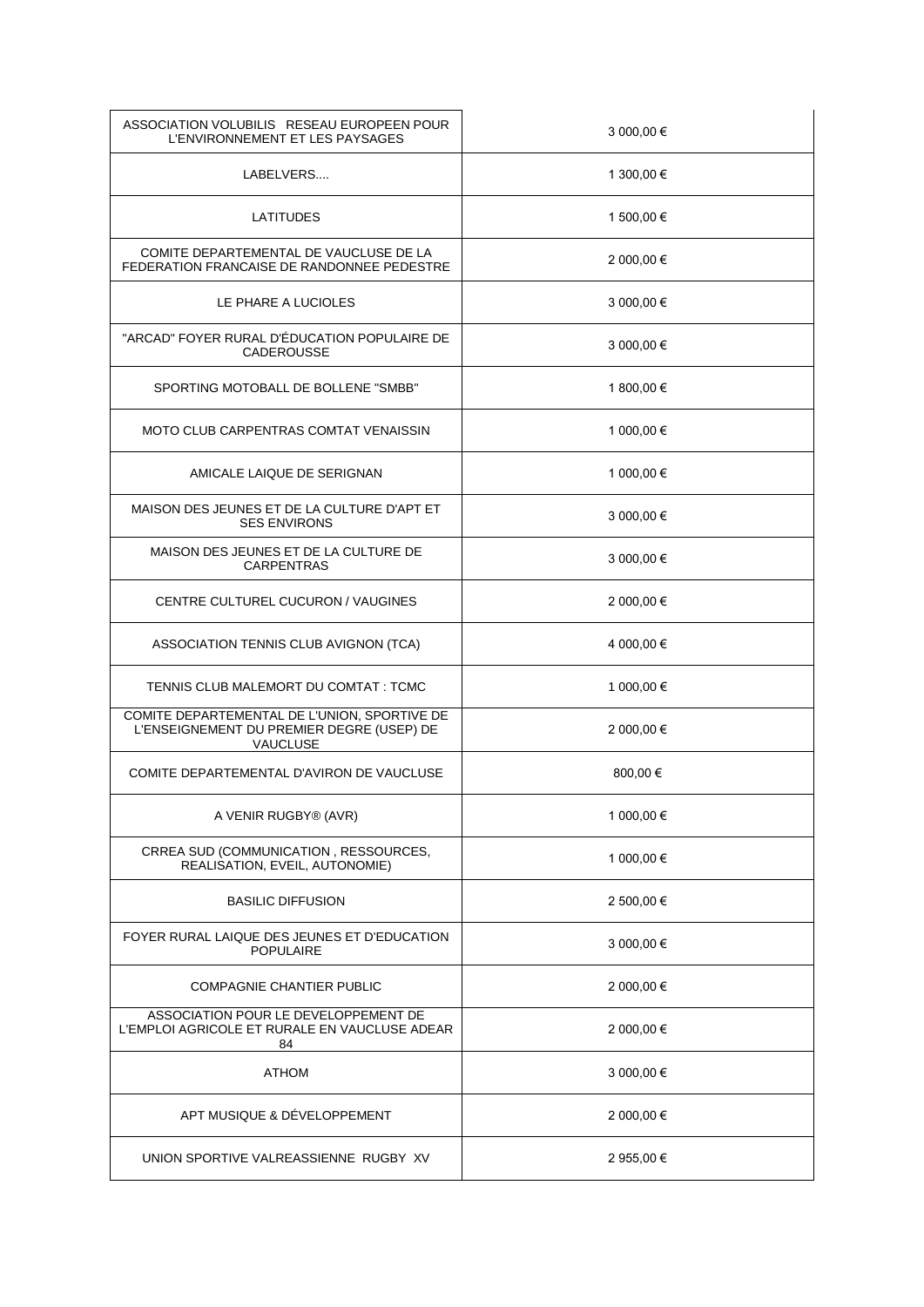| CONFRERIE DE LA FRAISE CARPENTRAS-COMTAT<br><b>VENAISSIN</b>                      | 1 300,00 €                |
|-----------------------------------------------------------------------------------|---------------------------|
|                                                                                   | 2 <sup>ème</sup> dotation |
| LE SON DE PIERRES                                                                 | 3 000,00 €                |
| ASSOCIATION POUR LE DÉVELOPPEMENT DE<br>L'ÉCONOMIE CIRCULAIRE DANS LE PAYS VAISON | 2 000,00 €                |
| LE SOUVENIR FRANCAIS LE SOUVENIR FRANCAIS<br>Comité d'Avignon                     | 500,00€                   |
| LES PETITES FORMES DE MONTFAVET - FESTIVAL DE<br>FORMES BRÈVES ET ENTRE SORTS     | 2 332,48 €                |
| COMITE DEPARTEMENTAL UFOLEP DE VAUCLUSE                                           | 4 000,00 €                |
| CLUB DE TENNIS DE VENASQUE                                                        | 1 000,00 €                |
| COMITE DEPARTEMENTAL DE VAUCLUSE DE TENNIS                                        | 4 000,00 €                |
| <b>TENNIS CLUB DE LAURIS</b>                                                      | 1 000,00 €                |
| COMITE DEPARTEMENTAL DE VAUCLUSE DE<br><b>BADMINTON</b>                           | 1 500,00 €                |
| LOISIRS EDUCATIFS ET PHYSIQUES ADAPTES LE PAS                                     | 2 500,00 €                |
| <b>CLUB CANOE KAYAK ISLOIS</b>                                                    | 4 000,00 €                |
| ASSOCIATION DU NUMÉRIQUE (@DN)                                                    | 1 500,00 €                |
| <b>BISTROT MEMOIRE DU VENTOUX</b>                                                 | 1 300,00 €                |
| <b>FRANCE ALZHEIMER VAUCLUSE</b>                                                  | 2 000,00 €                |
| LA BRICOTHÈQUE FABLAB DE PERNES LES<br><b>FONTAINES</b>                           | 1 300,00 €                |
| JUDO CLUB SAINT RUF JUDO CLUB SAINT RUF                                           | 1 300,00 €                |
| JUDO CLUB DE COURTHEZON                                                           | 1 300,00 €                |
| <b>AVIGNON JEUNES</b>                                                             | 1 700,00 €                |
| ANIMATION VAUCLUSIENNE EDUCATIVE ET<br><b>CULTURELLE</b>                          | 4 000,00 €                |
| <b>GRANDEUR NATURE</b>                                                            | 2 000,00 €                |
| UNION JUDO ORANGE                                                                 | 3 000,00 €                |
| ARC EN SI ELLES                                                                   | 1 300,00 €                |
| judo club avignon pont des deux eaux                                              | 1 300,00 €                |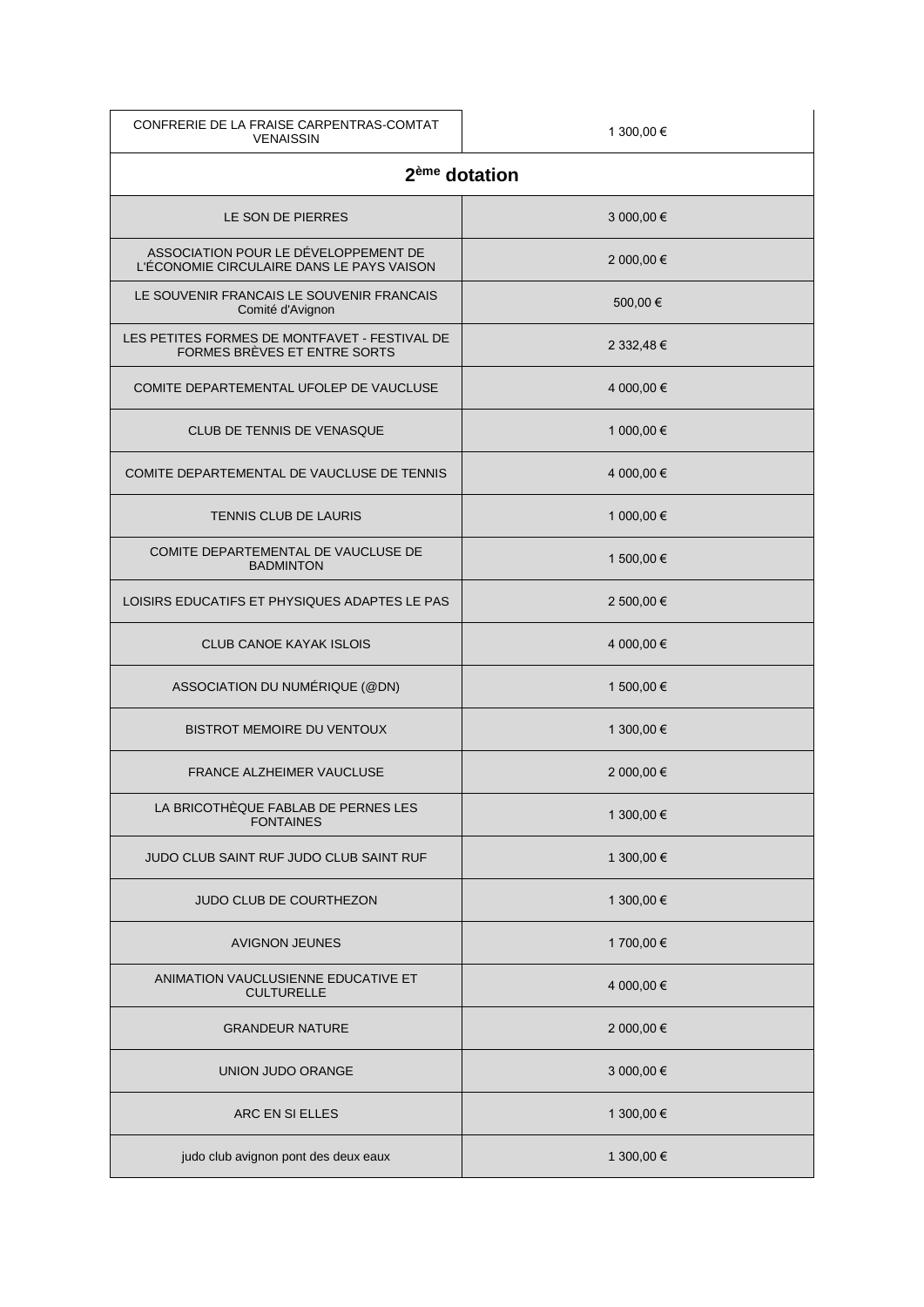| AVIGNON DOJO 44-L'ATELIER 44-THEATRE DE<br><b>L'ATELIER 44</b>                   | 3 000,00 € |
|----------------------------------------------------------------------------------|------------|
| <b>AVIGNON HANDBALL</b>                                                          | 4 000,00 € |
| UNION NATIONALE DU SPORT SCOLAIRE (UNSS) UNSS<br><b>SD 84</b>                    | 2 000,00 € |
| <b>TENNIS CLUB VAISONNAIS</b>                                                    | 1 300,00 € |
| <b>SOLID'AIR</b>                                                                 | 1 000,00 € |
| ASSOCIATION JUDO CLUB SORGUAIS                                                   | 1 300,00 € |
| <b>SKI CLUB DE CARPENTRAS</b>                                                    | 1 000,00 € |
| COMITÉ VAUCLUSE DE LA FÉDÉRATION FRANÇAISE<br>DE CANOË KAYAK ET SPORTS DE PAGAIE | 2 000,00 € |
| <b>ASB TENNIS</b>                                                                | 2 000,00 € |
| <b>SERIGNAN TENNIS CLUB</b>                                                      | 1 000,00 € |
| <b>CLUB SPORTIF PERTUISIEN</b>                                                   | 1 000,00 € |
| CONSEIL DEPARTEMENTAL DE LA FCPE DE VAUCLUSE                                     | 1 300,00 € |
| <b>GROUPEMENT D'EMPLOYEURS SPORTIFS 84</b>                                       | 2 000,00 € |
| ASSOCIATION VAUCLUSIENNE DES EXPLORATIONS<br><b>NOUVELLES AVEN</b>               | 1 000,00 € |
| COMITE DEPARTEMENTAL DE SPELEOLOGIE                                              | 1 000,00 € |
| PROUVENCAU LENGO VIVO                                                            | 1 300,00 € |
| LA PORTÉE DE TOUS                                                                | 1 300,00 € |
| LA FERME DE BILLY-BILLY                                                          | 1 000,00 € |
| ASSOCIATION JUDO CLUB THOROIS                                                    | 2 000,00 € |
| <b>DERAIDENZ</b>                                                                 | 1 700,00 € |
| ART ET CULTURE A CRILLON LE BRAVE                                                | 1 300,00 € |
| <b>CLUB DES NAGEURS</b>                                                          | 2 000,00 € |
| LA CAILLASSE                                                                     | 1 300,00 € |
| TROUBLES ENVAHISSANTS DU DEVELOPPEMENT<br>AUTISME INTEGRATION 84 TEDAI 84        | 3 000,00 € |
| E.C.O.-LAB'ENVIRONNEMENT COOPÉRATION<br><b>OPTIMISME</b>                         | 1 300,00 € |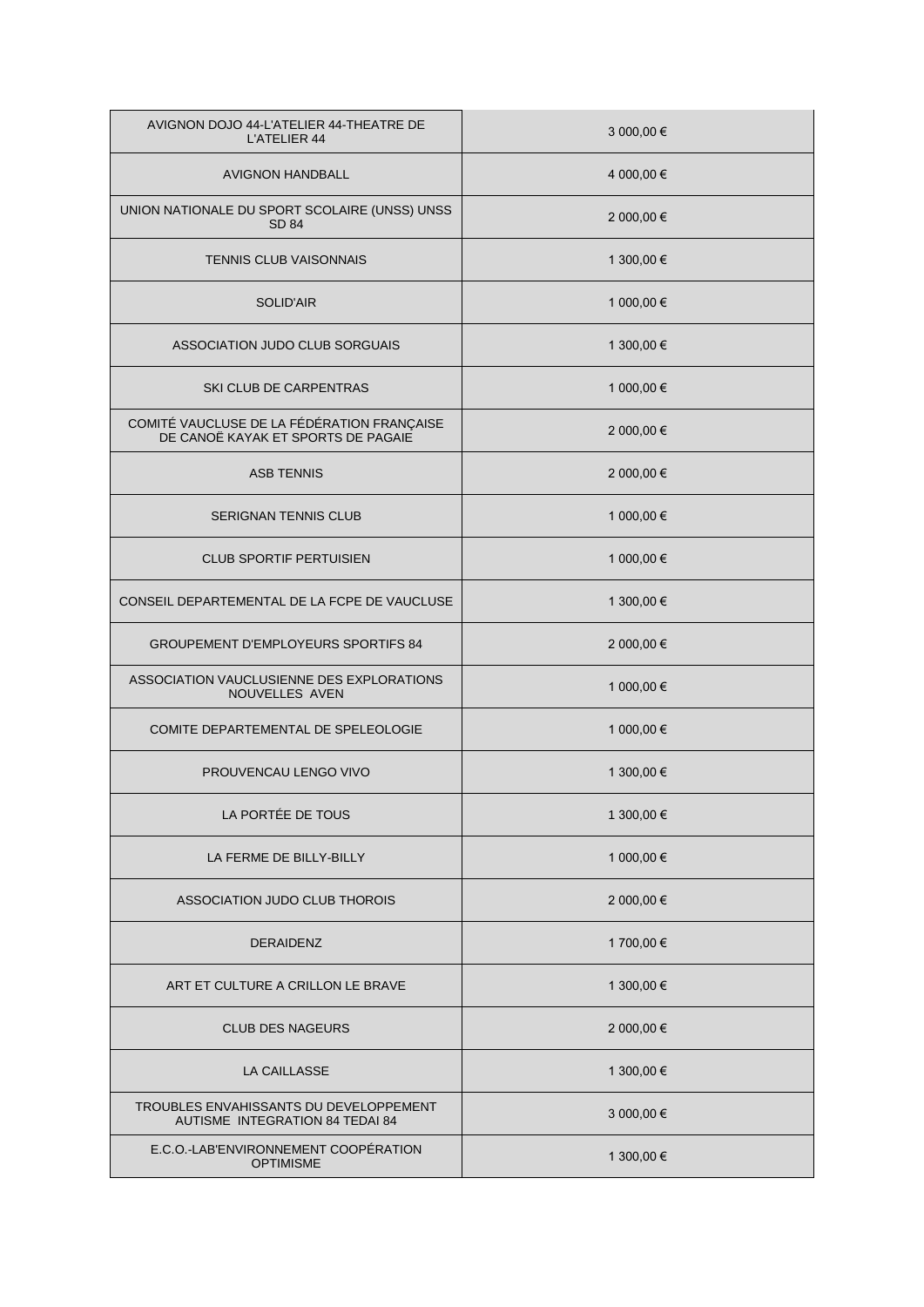| LA TABLEE DES JOUEURS                                                                                    | 500,00€    |
|----------------------------------------------------------------------------------------------------------|------------|
| <b>NAUTIC CLUB ISLOIS</b>                                                                                | 3 000,00 € |
| <b>AVIGNON ROLLER SKATING</b>                                                                            | 1 300,00 € |
| <b>ASSOCIATION MUSICAL'ISLE</b>                                                                          | 2 000,00 € |
| COMITE DEPARTEMENTAL D'ATHLETISME DE<br><b>VAUCLUSE</b>                                                  | 1 500,00 € |
| COMITE DEPARTEMENTAL DE VAUCLUSE DE LA<br>FEDERATION FRANCAISE DE PETANQUE ET DE JEU<br><b>PROVENCAL</b> | 2 000,00 € |
| CENTRE DE FORMATION DU GARDIEN DE BUT A<br><b>CAVAILLON</b>                                              | 3 000,00 € |
| COMPAGNIE D'ARC DE VEDENE                                                                                | 1 300,00 € |
| <b>CERCLE DES NAGEUSES ARTISTIQUES</b><br>VAUCLUSIENNES (C.N.A.V.)                                       | 1 300,00 € |
| ASSOCIATION PESCO LUNO                                                                                   | 1 000,00 € |
| LES ATELIERS DU TOUCAN                                                                                   | 1 300,00 € |
| CLUB L'ISLOIS DE GYMNASTIQUE                                                                             | 2 000,00 € |
| CULTURES DU COEUR 84 SUD EST FORMATION                                                                   | 1 700,00 € |
| MISTRAL ADVENTURA                                                                                        | 3 000,00 € |
| <b>OCCITAN'AFRICA</b>                                                                                    | 1 300,00 € |
| A.P.A.A.M FRANCE - ASSOCIATION PROVENCE<br>AFRIQUE-ASIE MEDICALE                                         | 1 300,00 € |
| <b>SURIKAT &amp; CO</b>                                                                                  | 1 300,00 € |
| Total:<br>320 738,10 €                                                                                   |            |

| <b>Projets innovants</b>                   |            |
|--------------------------------------------|------------|
| ASSOCIATION LA DETENTE VERTICALE VEDENAISE | 2 000,00 € |
| CERCLE DES NAGEURS D'AVIGNON               | 2 500,00 € |
| MUSEE DE L ECOLE D AUTREFOIS               | 1 300,00 € |
| CENTRE SOCIAL LA FENETRE                   | 2 500,00 € |
| AVENTURE ET DECOUVERTE DU MONDE            | 2 000,00 € |